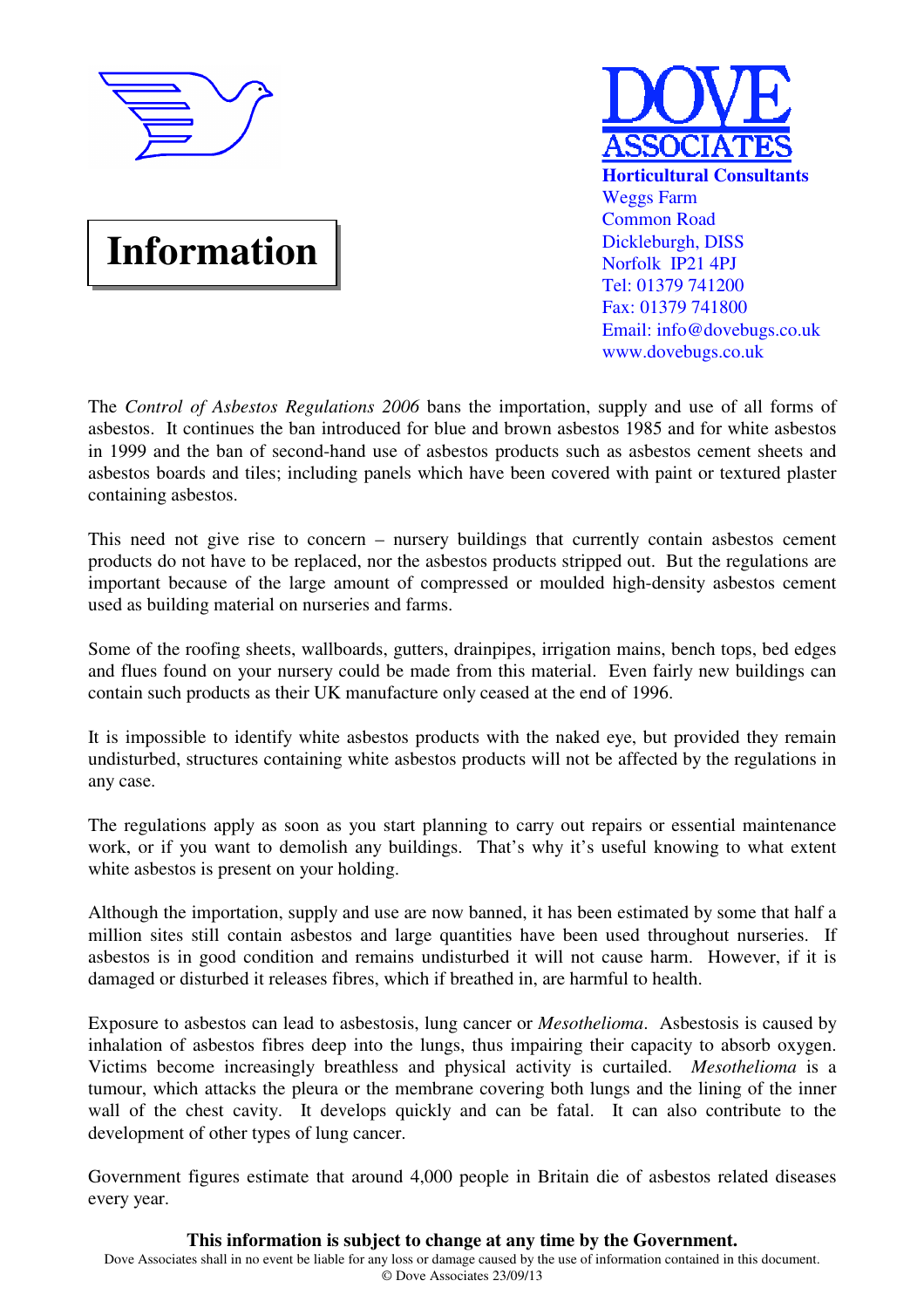This information sheet deals with the issues that arise from legislation on asbestos which has been used on nurseries quite extensively over the years. It outlines the requirements to manage asbestos in all commercial premises under the *Control of Asbestos Regulations 2006*. This information sheet gives you an example of an asbestos management plan that can be adapted to your nursery to help you with compliance to the regulations.

Asbestos cement is defined as '*a material which is predominantly a mixture of cement and asbestos and which when in a dry state has a density greater than 1 tonne per cubic metre*'.

## **MATERIALS CONTAINING ASBESTOS**

Asbestos-containing materials are defined as any material that contains asbestos fibres. These fibres can be found in many materials, not only in building materials such as roof sheeting, interior cladding or partitions, but also in ceiling and some floor tiles. Due to the fire resistance properties of asbestos, it has also been used as loose packing in firewalls and in ceilings. You need to be diligent with your checking of all materials that have been marketed as being fire resistant. It has also been used in cement piping and bitumen roofing materials as well. Asbestos was used in brake and clutch lining materials up until the mid 1980s.

#### IMPORTATION, SUPPLY AND USE OF ASBESTOS

The *Asbestos (Prohibition) Regulations 1992*, the *Asbestos (Prohibition) Regulations 1999* and the *Asbestos (Licensing) Regulations 1983* were combined in 2006 to become the *Control of Asbestos Regulations 2006* which prohibits the importation, supply and use of asbestos. Blue and brown asbestos were prohibited from 1 January 1986 and white asbestos was prohibited from 24 November 1999. Under the terms of the Regulations 'supply' means the sale, lease, hire, hire purchase, loan, gift or exchange. These Regulations are not likely to have a major impact on nurseries as they generally relate to the commercial supply of asbestos products. However, some may be affected by these regulations because they have unused asbestos sheeting on the nursery or are offered second-hand sheeting for sale. Any new materials that you have bought or that have been used on the nursery since November 1999 are unlikely to contain asbestos.

Under the Regulations there are specific prohibitions on using any asbestos cement product unless it is white asbestos installed on the premises before 24 November 1999 and it remains installed on those same premises. This means that the only time it is legal to use white asbestos is if a complete building or structure is dismantled and re-erected on the same premises without alteration and the building or structure was in place before 1999. Part 3 (29) states:

## *'unless it is installed in or forms part of any premises or plant and, before 24th November 1999, it was installed in or formed part of those same premises or plant.'*

The building or structure must not be moved outside the nursery boundary to qualify under the interpretation of this Regulation. To clarify, movement must be on a single holding only, if you have more than one holding, and they are separated, you cannot move asbestos buildings between these holdings.

If you have an asbestos building or structure and it has not been yet been erected you cannot now construct it. This is because a building in this form was not installed or did not form part of the holding before November 1999.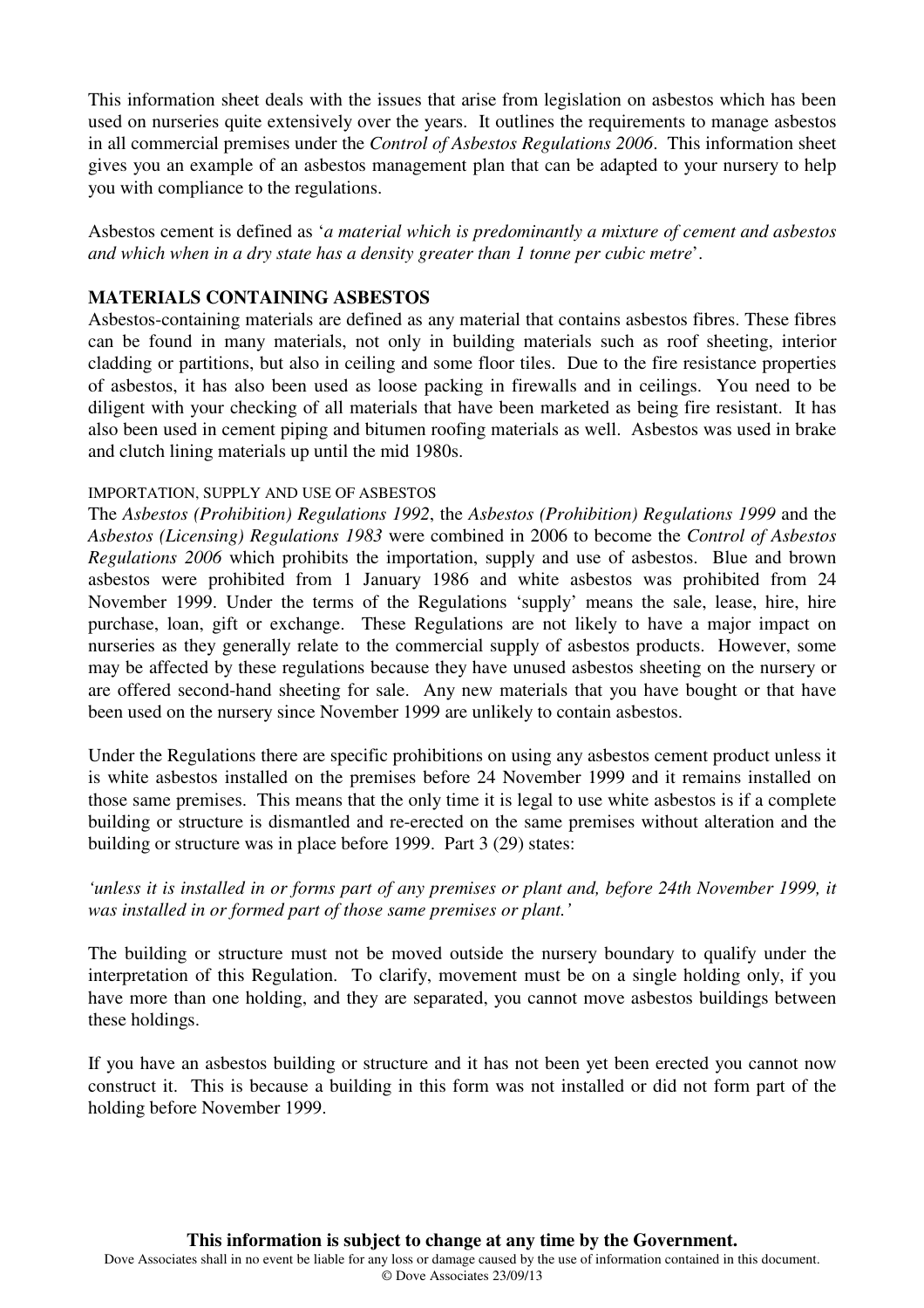In all other circumstances the use of materials containing asbestos is illegal. If you have spare or surplus asbestos on your nursery, such as replacement roof sheets, bed edges or bench tops it is deemed to be waste as it cannot be used and should be removed and disposed of correctly. Asbestos-containing materials should not be used in any maintenance or repair.

Remember that asbestos materials on the nursery do not have to be replaced. Asbestos that is in good condition poses no risk to human health, as fibres need to be released in order for it to be harmful. It is much safer to leave asbestos materials that are in good condition in place than to replace them.

#### **LEASING, BUYING OR SELLING PROPERTY**

If you are buying, selling or letting a building that includes materials containing asbestos it is not deemed to be supply of asbestos under the Regulations. However, if you are let property that contains asbestos products it is important to note the fact in the conveyance or contract when negotiating. It may also be necessary to make very clear who is responsible for the management of asbestos on the nursery in the legal documents.

As you now need to manage asbestos on holdings, the value of the site that contains asbestos materials may be lowered. It is important that, when buying any property, you ask to see the asbestos management plan that should identify all asbestos on the property. Since 1 May 2004, the seller is required to provide information on the location and condition of asbestos. Similarly, when leasing property, you should note any asbestos present and you should check the tenancy agreement to ascertain who is responsible for the management of it.

#### **WORKING WITH ASBESTOS**

Working with certain types of asbestos products is less dangerous than others so it is important to first identify the type of asbestos that you are working with. Working with some types of asbestos, under certain circumstances requires a licence or official notification. Working with asbestos includes any removal, repair, disturbance, and any similar work and includes the supervision of this work.

## **CHECKING FOR ASBESTOS CEMENT**

Asbestos cement is a mixture of asbestos and cement that is compressed. The most common asbestos cement products are roofing sheets, wallboards, gutters, drainpipes, irrigation mains and fire flues. Asbestos cement products often contain white asbestos and sometimes blue asbestos.

Asbestos cement products, using white asbestos, were being used in the UK up to the end of 1999 so there is still a considerable amount of asbestos cement in use. However, since non-asbestos cement products, which can look almost identical to asbestos cement products, have been available from the early 1980s, asbestos cement is not so easy to identify. Check the installation dates of the building or scheme as this can be useful in trying to identify asbestos. If something looks as though it may contain asbestos you should assume that it does until it has been sampled and tested to prove otherwise.

## **LICENSING OF ASBESTOS WORK**

Generally speaking, any work that involves a material that has an asbestos coating, is asbestos insulation, or is asbestos insulating board is most likely to require a licence. Work with asbestos cement or any asbestos product that is combined with bitumen, plastic, resin or rubber, which is not primarily insulation, is exempt from the requirements (for example floor tiles and roofing felt). Asbestos cement is far less likely to create high concentrations of asbestos fibres in the air as the fibres are firmly bound into the cement.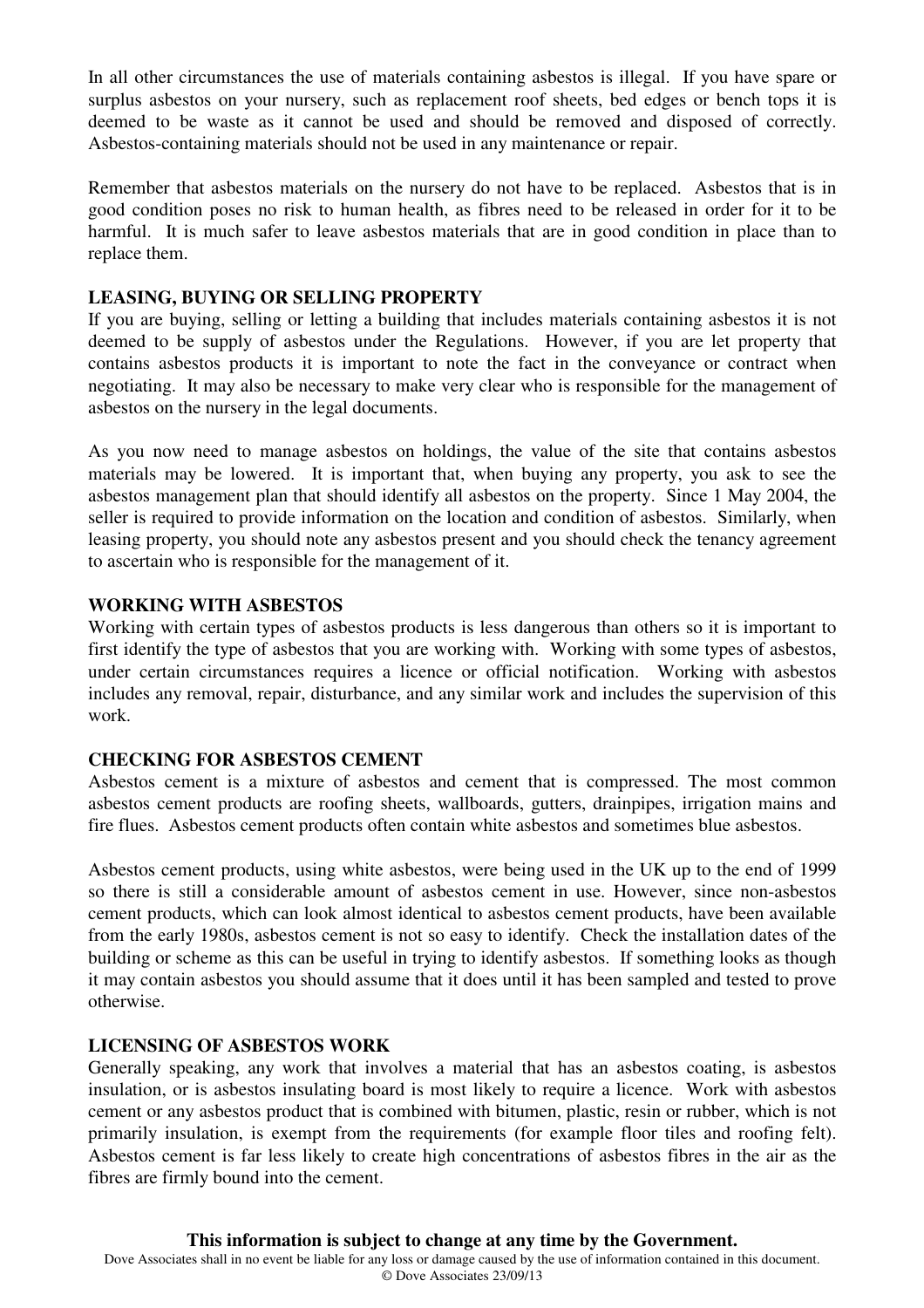As well as exemptions for some asbestos products, there are also exemptions when working under certain circumstances. The first exemptions are mainly aimed at contractors you may employ to do maintenance or building work on the nursery. You will not require a licence for work in the following circumstances:

- for any person carrying out work on materials with asbestos coating, asbestos insulation or asbestos insulating board, that is not made of asbestos cement, for not more than one hour in any consecutive seven day period; and
- **i** if the total time spent by all persons involved does not exceed two hours.

You do not require a licence if the work being carried out is on your premises by your employees or if you are self-employed and you are carrying out the work on your own premises. Remember that licensing or notification is not required if work is being carried out on asbestos cement or any asbestos product that is combined with bitumen, plastic, resin or rubber, which is not primarily insulation. If the work being carried out involves materials that have asbestos coating, are asbestos insulation or are asbestos insulating board, that is not made of asbestos cement, you are required to notify the Health and Safety Executive (HSE) at least 14 days before you start work.

Whether or not you need to obtain a licence or give notification when working with certain asbestos products you will still need to comply with the general health and safety legislation. This includes the provisions of the *Health and Safety at Work etc Act 1974* and the *Management of Health and Safety at Work Regulations 2003.* Specifically, requirements for work with asbestos are contained in the *Control of Asbestos Regulations 2006*.

If you have decided to carry out work with asbestos then you will need to comply fully with the requirements of the *Control of Asbestos Regulations 2006*. As there is a significant risk when working with asbestos the requirements and the compliance of the regulations are quite extensive. They include the identification of the type of asbestos that will be worked on as the risks involved can vary according to type. A full risk assessment of the required work must be carried out, including a determination of the degree of exposure to asbestos fibres. The risk assessment may also identify the need for air monitoring to calculate the level of exposure to asbestos fibres. Full recording and implementation of the findings of the risk assessment are also required.

It should also be noted that any work involving air monitoring or collecting of samples for the purposes of identifying asbestos does not require a licence. But air monitoring can only be carried out either by an organisation accredited by the United Kingdom Accreditation Service as complying with International Standard ISO 17025 or a person working on their own premises meeting that standard.

The Regulations outline requirements for the provision of information and training, the implementation of control measures to reduce exposure to asbestos and the provision of protective equipment. Of course, not all the requirement of the Regulations will apply in all circumstances. However, a full risk assessment will need to be completed to ascertain appropriate action. If you are considering carrying out work with asbestos it is strongly advised that you obtain a copy of the Health and Safety Executive's Asbestos Essentials Task Manual HSG210 which gives details on safe working practices. A hard copy is available at £12.95 from HSE Books (ISBN 0 7176 1887 0). Other information that may be of assistance is listed towards the end of this document.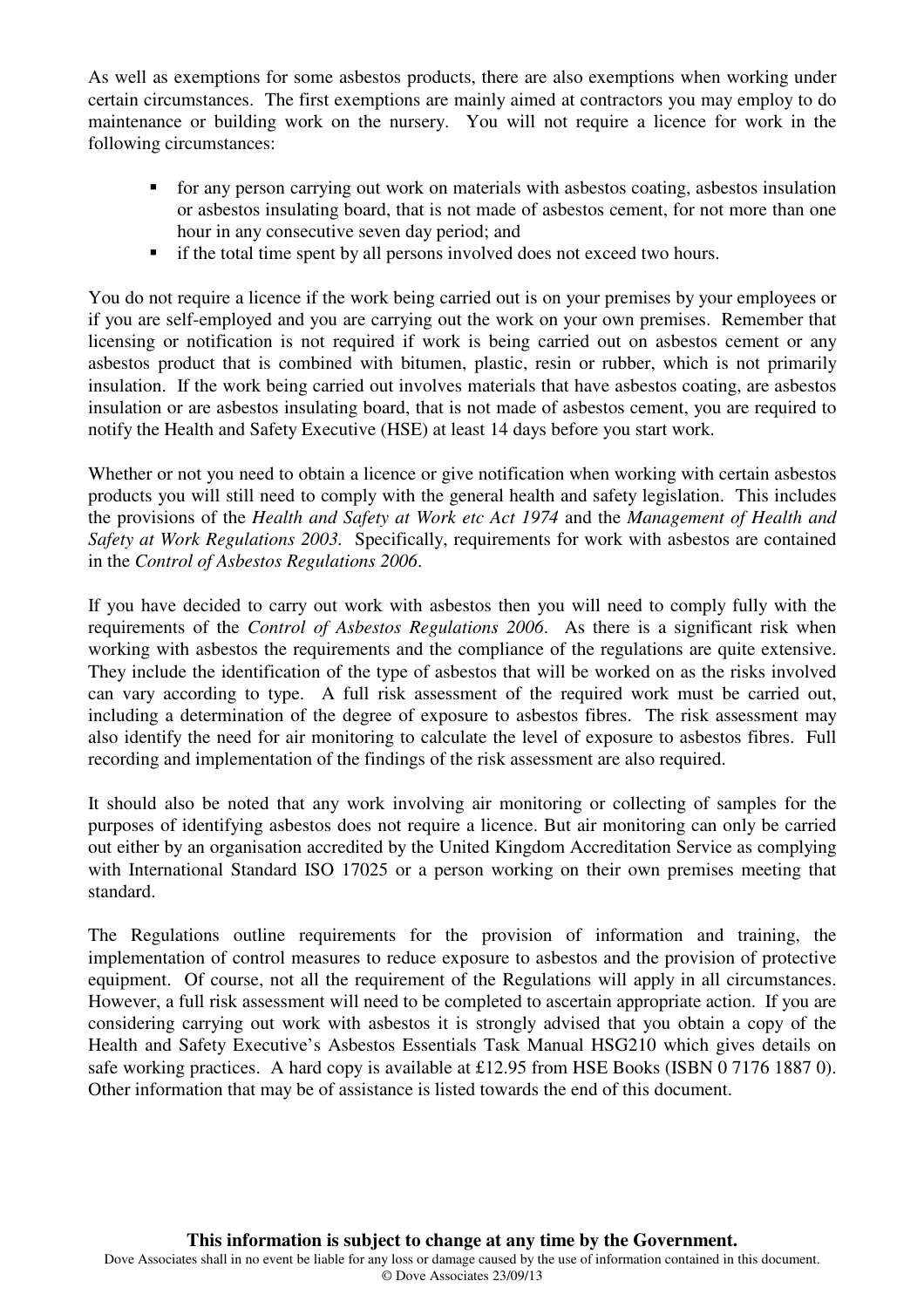In the majority of cases it will be more appropriate to solicit help from a licensed contractor. However, a risk assessment may conclude that some small jobs on the nursery only pose a minimal risk to yourself or your employees and could therefore be done by nursery staff; some of these tasks could include:

- The maintenance of existing buildings containing asbestos cement sheets, including the removal of cladding or broken sheets and replacement of them with sheets that do not contain asbestos. Remember that broken sheets must be disposed of correctly;
- Maintenance work on roof lights and extractor fans fitted into asbestos cement sheets;
- The removal and re-fitting of unbroken sheets, during building maintenance, where access is needed behind asbestos sheeting.

Even for these small tasks the *Control of Asbestos Regulations 2006* need to be complied with. Precautions for the prevention of exposure or, where this is not reasonably practicable, for controlling exposure to asbestos need to be taken. Ways in which you can minimise exposure and control the spread of asbestos fibres include the following:

- restrict access to the work area to people that need to be there;
- avoid breaking any asbestos product:
- keep the material wet when working on it;
- lower the asbestos material onto a swept, clean, hard surface;
- wear the correct respiratory mask and other protective clothing;
- bag and remove waste from the site as soon as possible to prevent the further spread of fibres and it being crushed, underfoot or by moving vehicles;
- do not push materials containing asbestos into piles;
- remove the asbestos cement before the rest of a structure is demolished;
- do not dry sweep asbestos debris;

# **TREATING, CLEANING OR PAINTING ASBESTOS**

If asbestos sheets are covered with algae, moss or lichen then it is possible to clean them provided appropriate precautions are taken. You will need to risk assess the release of asbestos fibres and comply with the provisions of the *Control of Asbestos Regulations 2006*. Do not use high pressure cleaning equipment as it can disturb the material and release asbestos fibres.

A good risk reduction strategy with asbestos cement products is to coat them with paint to contain any stray fibres.

The coating should adhere firmly to the surface of the asbestos material. Where the surface of the asbestos material is dusty and may not permit a good coating, it can be prepared by cleaning with a suitable vacuum cleaner Type H (BS5415) or wiping with a damp cloth, which should then be disposed of as asbestos waste. You can use an alkaline resistant primer (asbestos cement is alkaline) or other suitable material, to prime the surfaces for sealing before applying the topcoat.

# **BRAKE AND CLUTCH LININGS ON NURSERY VEHICLES**

Since 24 November 1999, the supply or fitting of brake and clutch linings containing asbestos was banned. With only a minor number of exceptions, the ban affects all vehicles put into service after 31 December 1972. If you have such a vehicle you should contact your local dealer for further advice.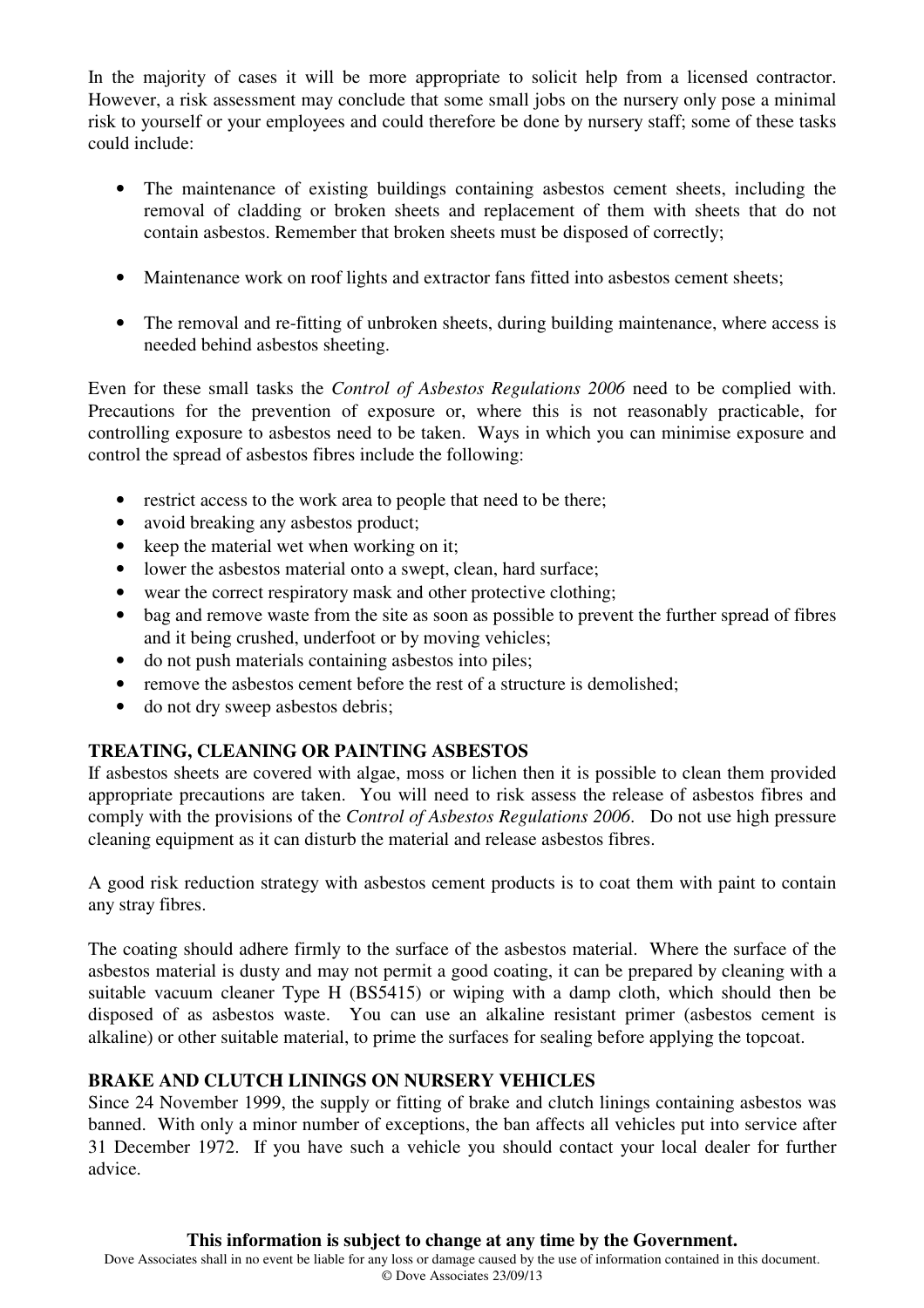The practical effect of this legislation falls on both growers using machinery containing asbestosbased linings and on the manufacturers and suppliers of such equipment. It is imperative that you check with your local dealer well in advance if you require replacement parts. Some machines will not only require the brake linings but also modifications to the braking system to cope with nonasbestos products, due to the generally lower braking efficiency of non-asbestos linings. Remember that replaced or spare asbestos brake linings must be disposed of as asbestos waste.

#### **ASBESTOS DISPOSAL**

Currently, horticultural and agricultural waste falls outside the scope of waste management controls. If asbestos originates from horticulture, it is deemed agricultural waste and it is currently legal to dispose of it by burying it on the site from which it arose. Any asbestos buried on the nursery should be placed in double-bagged plastic sacks and appropriately sealed before disposal. However, before you decide to bury asbestos you should be aware of a few important points:

Part IIA of the *Environmental Protection Act 1990*, introduced in April 2000, requires all local authorities to identify contaminated land in their area. If a local authority determines that a site is contaminated land it has a duty to ensure that the land is remediated. Despite the fact that asbestos can currently be disposed of on the nursery, growers could fall foul of the Contaminated Land legislation. Local authorities may class land that has had asbestos buried on it as 'contaminated'. Costs involved in remediation or clear up can be expensive. As a consequence, asbestos burial could have an affect on the value of your land in the future.

In the past, the UK has faced EU proceedings for failure to comply with waste management requirements under the EU Waste Framework Directive. This included failure to control wastes arising from agriculture and proposals were put forward to extend the scope of the current waste management controls. These proposals now include agricultural wastes and this means that the disposal of asbestos on nurseries will become illegal.

Do not ignore the Regulations regarding disposal of asbestos on the nursery or you will find that severe and costly procedures involved in monitoring and clear-up requirements will be forced on you. If you are at all in doubt of the timing of the new Regulations please ask first. Ideally, growers should arrange for asbestos to be disposed of at a landfill site that has been licensed to take hazardous waste such as asbestos. Your local Environment Agency office should be able to help you with a list of locally registered waste carriers that can collect and transport your waste asbestos.

As agricultural waste is currently not subject to waste management controls (and subsequently hazardous waste controls), growers do not need to pre-notify the Environment Agency of the movement of asbestos from the nursery. However, on collection of your asbestos, the waste carrier will be required to fill out a consignment note. This note details information such as the type and quantity of waste. A copy will be left with you for your records. On delivery to the landfill site the waste carrier will also leave a copy with the landfill site operator for his records.

As well as amendments to waste management regulations to control asbestos disposal on the nursery, amendments to hazardous waste controls have also taken affect. Go to www.netregs.gov.uk for an update.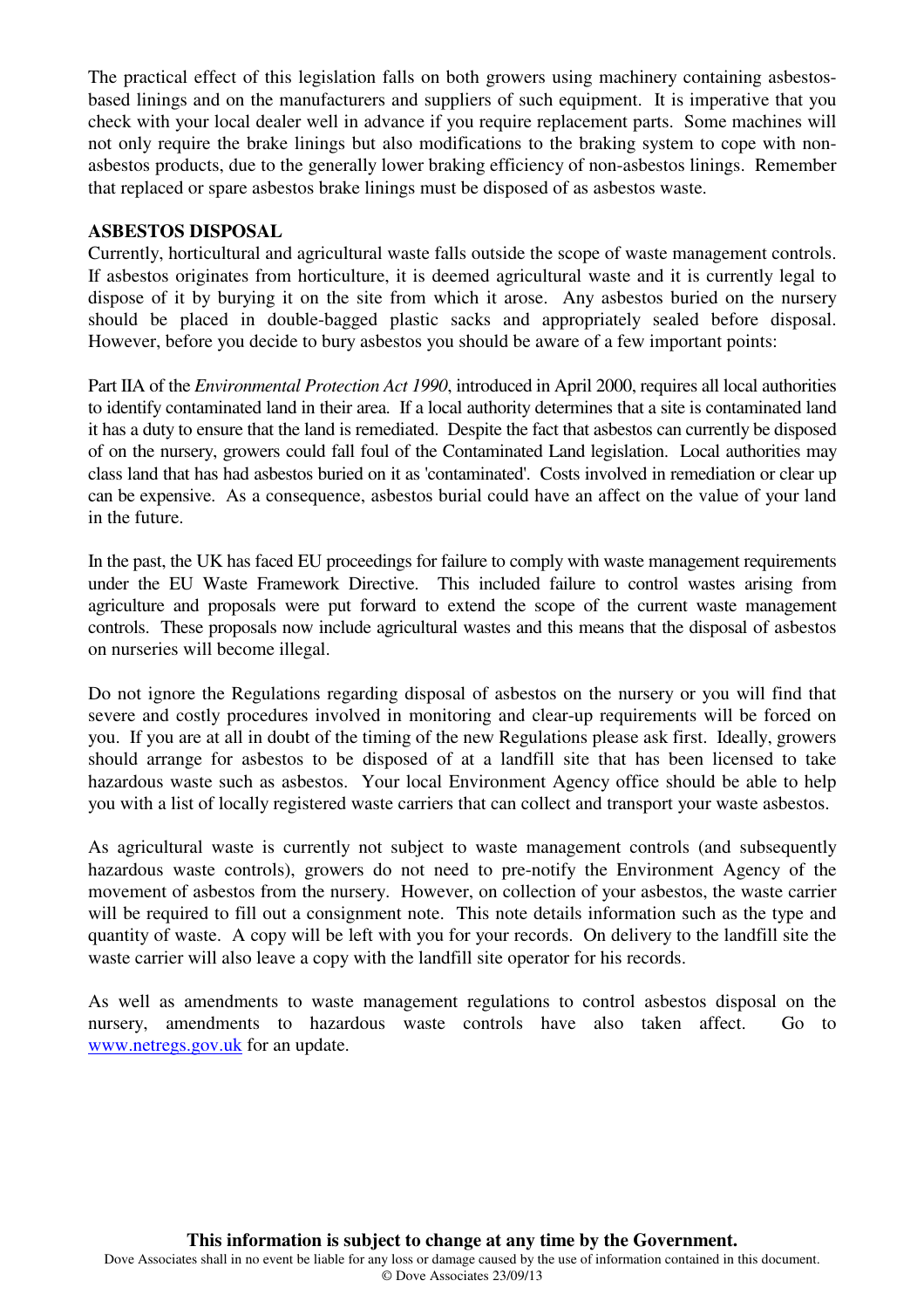Costs of collection, transport and disposal of asbestos can vary from £110-£220 per tonne, depending on your region and is quite expensive. Asbestos sheeting weighs around 16kgs/mt<sup>2</sup>, so on a building roof 12 mts x 30 mts you could have 6 tonnes of asbestos to dispose of. However, you must bear in mind that costs associated with clear up or remediation of areas of the nursery where asbestos is buried may prove to be time consuming and much more expensive than disposal through a properly licensed landfill site.

## **MANAGEMENT OF ASBESTOS**

Regulation 4 of the *Control of Asbestos Regulations 2006* introduces a duty to manage asbestos in the workplace. The aim of the Regulation is to protect people who may disturb asbestos products or become exposed to asbestos fibres as part of their work activities, specifically, people in the construction industry who regularly carry out work or maintenance in buildings that contain asbestos and, because they are unaware of the presence of asbestos, are regularly exposed to the fibres. This aim should be borne in mind when developing your management plan.

An example of an asbestos management plan can be found at the end of this information sheet. The rest of this section details the requirements of Regulation 4 to help you put together a simple asbestos management plan.

## **Duty Holder – Agricultural Tenancies**

The duty to manage asbestos in the workplace falls on the person or organisation that is responsible for the repair or maintenance of the premises. It does not include the houses or any tied houses, as they are domestic premises. This means that if you are an owner-occupier of a nursery you are responsible for the management of the asbestos in the buildings on the site. However, if you are a tenant this will be more complicated as the duty to manage the asbestos will fall on the person who is responsible for repair and maintenance of nursery buildings. Tenants need to check their tenancy agreement to identify if the liability falls on the landlord or the tenant to execute repairs and replacements on nursery buildings; this will allow the parties to ascertain who the correct duty holder is for each nursery building. Tenants should also think about tenant improvements and fixtures.

The Regulations also state that there must be co-operation between landlords and tenants to ensure that asbestos is managed correctly. This could include giving access to the premises for surveying to take place or sharing information, such as invoices and delivery notes, to help identify asbestos in buildings.

Tenants should also be aware that any asbestos that does not form part of a nursery building is the responsibility of the tenant. For example, spare asbestos cement roof sheeting that is not in use will need to be disposed of as waste by the tenant; this is because its use is prohibited and it does not form part of the nursery buildings.

## **Identifying Asbestos – Asbestos Survey**

The first thing you must do in order to comply with the Regulations is to carry out an asbestos survey of the nursery. Most growers will be able to do this survey themselves; it is a simple visual inspection. You will need to identify where asbestos is located on the nursery and make an assessment of the condition that it is in. You only need to inspect parts of the premises that are reasonably accessible. For example, you shouldn't remove wall cladding to see what is behind it.

Some materials will be easy to rule out such as bricks, wood and glass. However, for other materials this may not be so easy (for example roof sheeting). There are a couple of simple methods that you can use to determine quickly whether something is or is not asbestos. The first is the date that it was purchased - any new materials bought after 1999 should not contain asbestos. Secondly,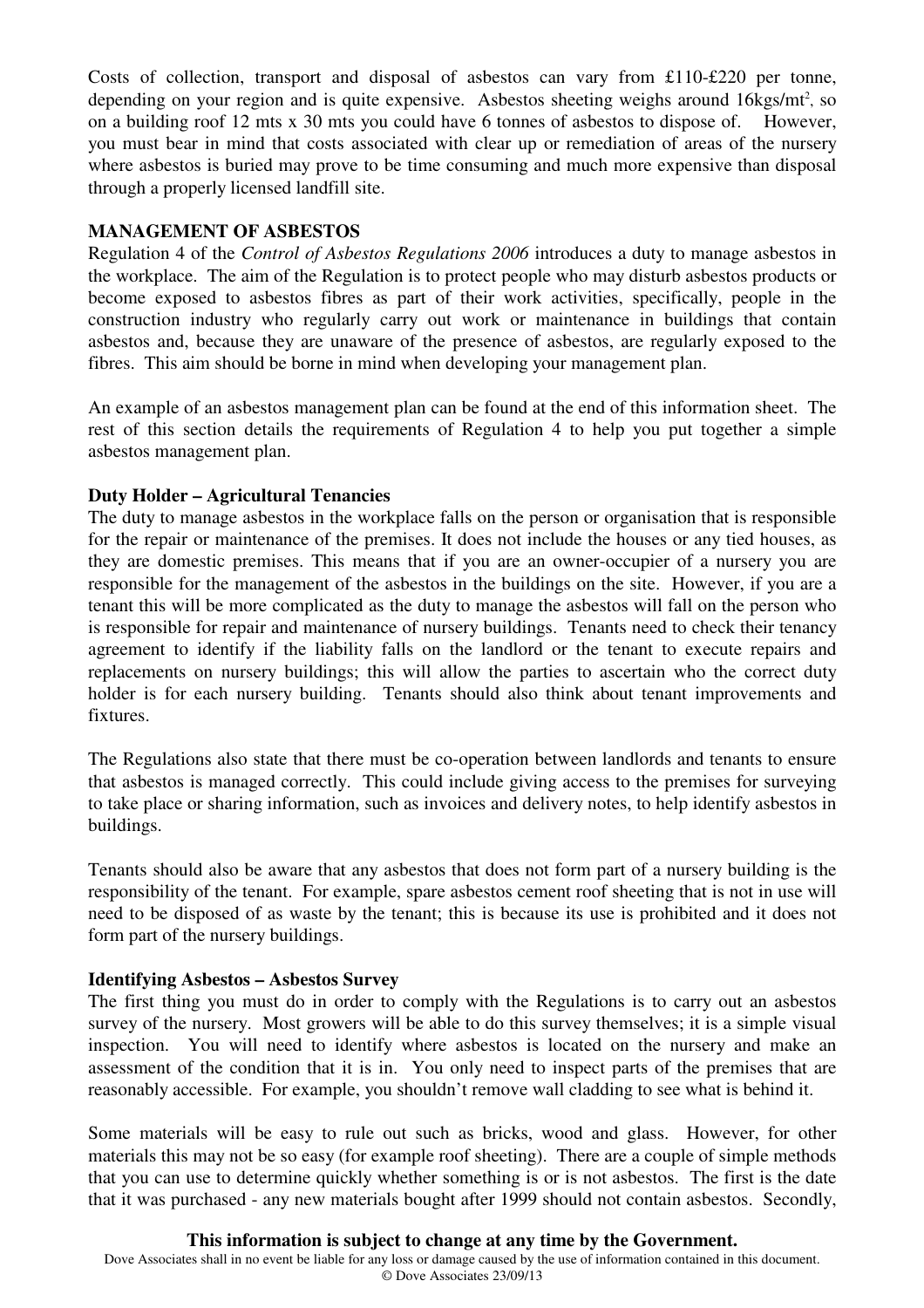you should look at building plans or invoices from when the building was constructed; these can indicate the materials that were used or any materials that may be hidden from view. If you have used either of these methods you should keep a copy of the evidence that you used; you may be asked to produce it by the HSE.

With the materials that you have left, which cannot be easily identified by the naked eye, by date or by searching through nursery records, you have two options. The easiest and cheapest option is to assume that the materials do contain asbestos. For the purposes of asbestos management these materials should be treated as if they contain asbestos fibres. Alternatively, you can have the materials sampled and analysed to ascertain whether or not they contain asbestos.

Once you have identified where the materials are you will also need to assess the condition they are in. This can be as simple as, for example, it is in good condition, or, it has minor damage but can be repaired/sealed or that it is in poor condition and needs to be removed. If you have noted in your survey that asbestos materials are in poor condition or have minor damage you will also need to note what action you took to reduce or eradicate the risk of exposure to asbestos and on what date the work was completed. One of the ways of doing this is a simple repair, such as replacing a single broken roof sheet or sealing or enclosing it - remember all waste asbestos needs to be disposed of correctly.

If there is a risk of exposure to asbestos fibres to those who are working in a building but not actually on the building itself, it may be necessary to do a full risk assessment on the workplace with respect to the asbestos. If asbestos is in good condition or has been sealed or enclosed this will not normally be necessary.

The condition of asbestos on the nursery will not remain constant so you need to keep your asbestos management plan up to date. You will need to regularly inspect the asbestos you have noted on your survey and update your asbestos policy as necessary. The frequency of your inspections will depend on the amount of asbestos on the nursery and its condition, but it should be at least every twelve months. You should keep a record of the inspections in your asbestos policy. You can use your original asbestos survey for your continual inspections. Appendix 3 gives an example of a nursery plan and Appendix 1 shows a simple Asbestos Survey.

#### **Surveying, Sampling and Analysis by Third Parties**

If you have decided to have your asbestos survey done by a contractor or, after completion of your asbestos survey you need to have some materials sampled and analysed to ascertain if they contain asbestos, you will need to ensure that the people you consult are qualified or accredited. Identification of white or blue asbestos cement can be particularly difficult as the asbestos is contained within the sheet and it impossible to identify with the naked eye.

For asbestos surveying you will need to check that the person you are dealing with has experience and training, will be carrying out the survey in accordance with HSE guidance HSG264: *Managing Asbestos in Premises* and that they have appropriate liability insurance. One way of checking if someone is competent is if their organisation has been accredited by the United Kingdom Accreditation Service (UKAS) for asbestos surveys.

If you are only having samples taken for analysis you should check that the company you are dealing with is accredited to do this type of work. UKAS has an established scheme for companies undertaking sampling and analysis; you should ask the company if they are accredited under this scheme. Similarly, if you are looking for an accredited company you can contact UKAS; their details are included at the end of this document.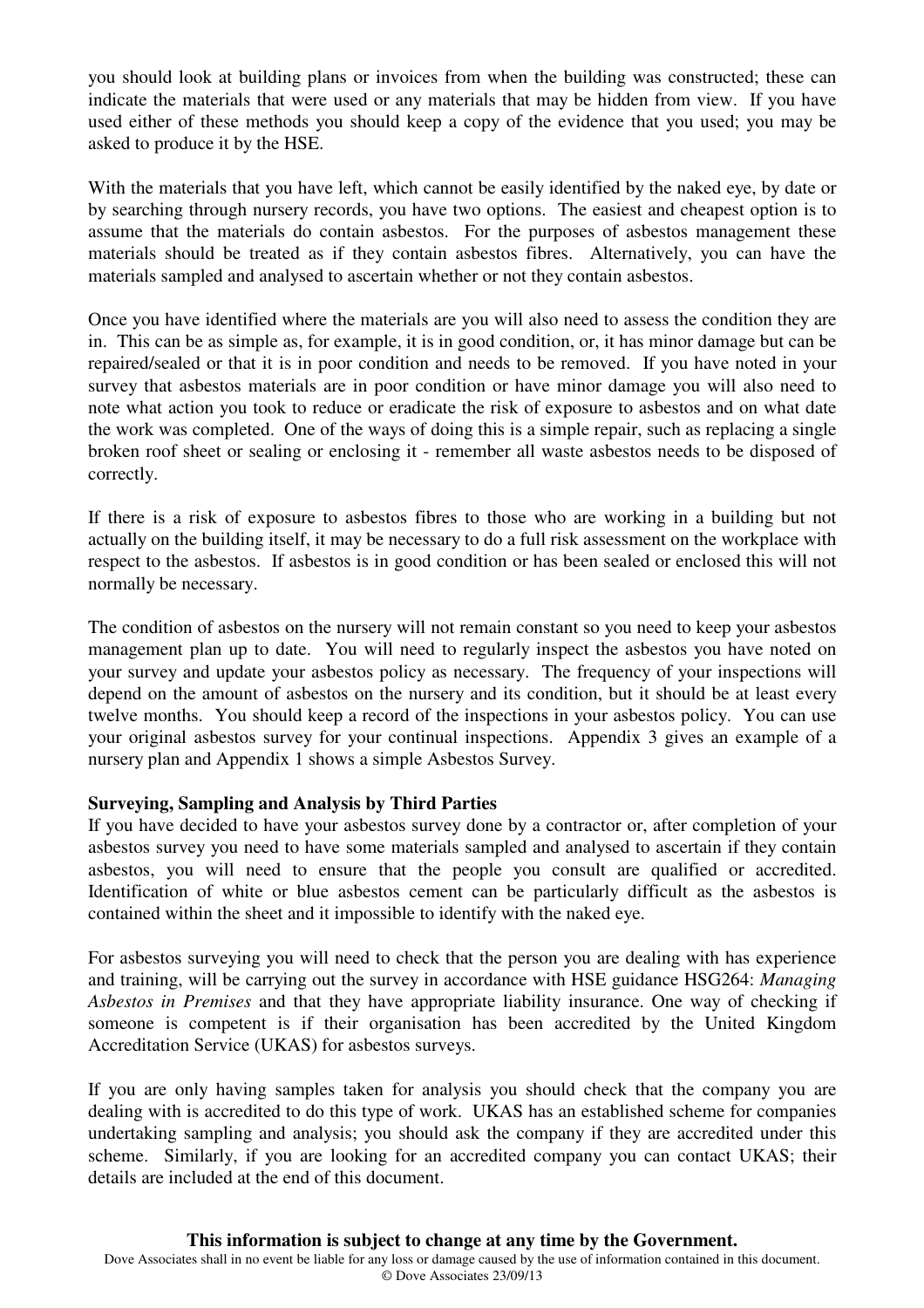#### **Asbestos Management Policy**

Once you have completed your asbestos survey and dealt with asbestos on the nursery that is in poor condition or any asbestos waste on the site you will need to produce an asbestos policy. The policy should simply outline the risks posed by asbestos in your workplace and the procedures that you have implemented to control them. Remember that it is to protect people who may disturb asbestos as part of their work activities. You should therefore put in a system that will alert these people to the location of asbestos before any work is carried out on the building so they can avoid it or take the proper action to protect themselves.

You should also consider who might be affected; this may include nursery workers or any contractors used to carry out work on the site. You will need to have a system that informs all people who may be at risk from the release of asbestos fibres. You will also need to have procedures in place for review and updating of your asbestos survey and policy. The policy should outline how the asbestos management plan will be updated. You should record at what intervals you will inspect asbestos on the nursery and keep a record of when the inspections are carried out. Appendix 2 provides an example of a simple Asbestos Policy Statement.

#### **Managing Asbestos in Place – Asbestos Register**

If asbestos is in good condition in most cases it will be easy to manage it in place. Removal and replacement of asbestos in good condition is not necessary, as it does not pose a risk unless being worked upon. The only time this material will pose a risk is if it is broken or disturbed.

There are a number of ways that you can alert people to the presence of asbestos in order to eradicate the risk of exposure. They include signing any asbestos materials, stickers, preventing or limiting access to buildings or holding and displaying an asbestos register. An asbestos register should clearly show where asbestos is located on the nursery. Of course holding a register alone will not alert those at risk to the location of asbestos. A copy of the asbestos register should be given to all those who need to know where asbestos is located and a copy should be displayed in the workplace. Appendix 3 provides an example of an Asbestos Register for guidance.

# **Control of Asbestos Regulations 2012 (came into effect 6th April 2012)**

What has stayed the same?

- If existing asbestos containing materials are in good condition and are not likely to be damaged, they may be left in place; their condition monitored and managed to ensure they are not disturbed.
- If you're responsible for maintenance of non-domestic premises, you have a 'duty to manage' the asbestos in them, to protect anyone using or working in the premises from the risks to health that exposure to asbestos causes.
- If you want to do any building or maintenance work in premises, or on plant or equipment that might contain asbestos, you need to identify where it is and its type and condition; assess the risks, and manage and control these risks.
- The requirements for licensed work remain the same: in the majority of cases, work with asbestos needs to be done by a licensed contractor. This work includes most asbestos removal, all work with sprayed asbestos coatings and asbestos lagging and most work with asbestos insulation and asbestos insulating board (AIB).
- If you are carrying out non-licensed asbestos work, this still requires effective controls.
- The control limit for asbestos is 0.1 asbestos fibres per cubic centimetre of air  $(0.1 \text{ f/cm3})$ . The control limit is not a 'safe' level and exposure from work activities involving asbestos must be reduced to as far below the control limit as possible.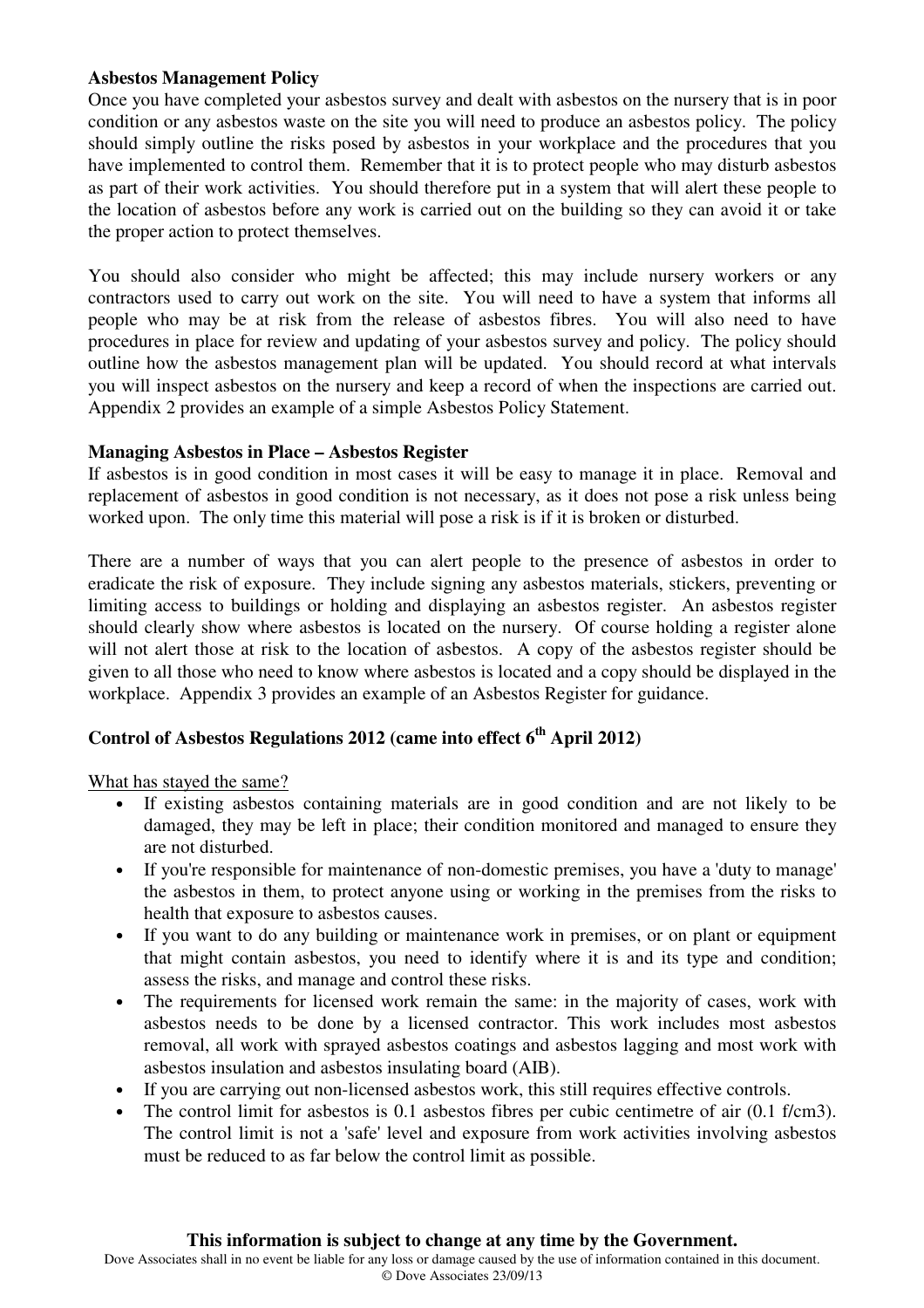• Training is mandatory for anyone liable to be exposed to asbestos fibres at work. This includes maintenance workers and others who may come into contact with or disturb asbestos (e.g. cable installers), as well as those involved in asbestos removal work.

What has changed?

- From 6 April 2012, some non-licensed work needs to be notified to the relevant enforcing authority.
- From 6 April 2012, brief written records should be kept of non-licensed work, which has to be notified e.g. copy of the notification with a list of workers on the job, plus the level of likely exposure of those workers to asbestos. This does not require air monitoring on every job, if an estimate of degree of exposure can be made based on experience of similar past tasks or published guidance.
- By April 2015, all workers/self employed doing notifiable non-licensed work with asbestos must be under health surveillance by a Doctor. Workers who are already under health surveillance for licensed work need not have another medical examination for non-licensed work. BUT medicals for notifiable non-licensed work are not acceptable for those doing licensed work.
- Some modernisation of language and changes to reflect other legislation, e.g. the prohibition section has been removed, as the prohibition of supply and use of asbestos is now covered by REACH (Registration, Evaluation, Authorisation and Restriction of Chemicals Regulations 2006).

## **FURTHER GUIDANCE**

The following documents offer extensive advice on working with asbestos cement, controlling risks in the workplace and managing asbestos on premises. If you are planning on carrying out work with asbestos it is recommended that you obtain the HSE guidance. All of the following publications are available from HSE Books or online. Further guidance on Regulation 4 dealing with the management of asbestos in workplace premises is also available from the HSE.

#### **Notifiable non-licensed work** information from the HSE website at

http://www.hse.gov.uk/asbestos/licensing/notifiable-non-licensed-work.htm

## **Asbestos: The Survey Guide HSG 264**

ISBN 978 0 7176 6385 9 Download free or hard copy from HSE Books for £10.95

## **The management of asbestos in non-domestic premises**

Regulation 4 of the Control of Asbestos Regulations 2006 Approved Code of Practice and guidance ISBN 978 0 7176 6209 8 Download free or hard copy from HSE Books for £9.50

# **Asbestos Essentials Task Manual HSG 210**

ISBN 0 7176 1887 0 Hard copy from HSE Books for £12.95

# **Introduction to Asbestos Essentials HSG213**

ISBN 978 0 7176 1901 6 Download free or hard copy from HSE Books for £12.50

# **Asbestos dust kills: Keep your mask on**

ISBN 0 7176 1696 7 Download free

**This information is subject to change at any time by the Government.** Dove Associates shall in no event be liable for any loss or damage caused by the use of information contained in this document. © Dove Associates 23/09/13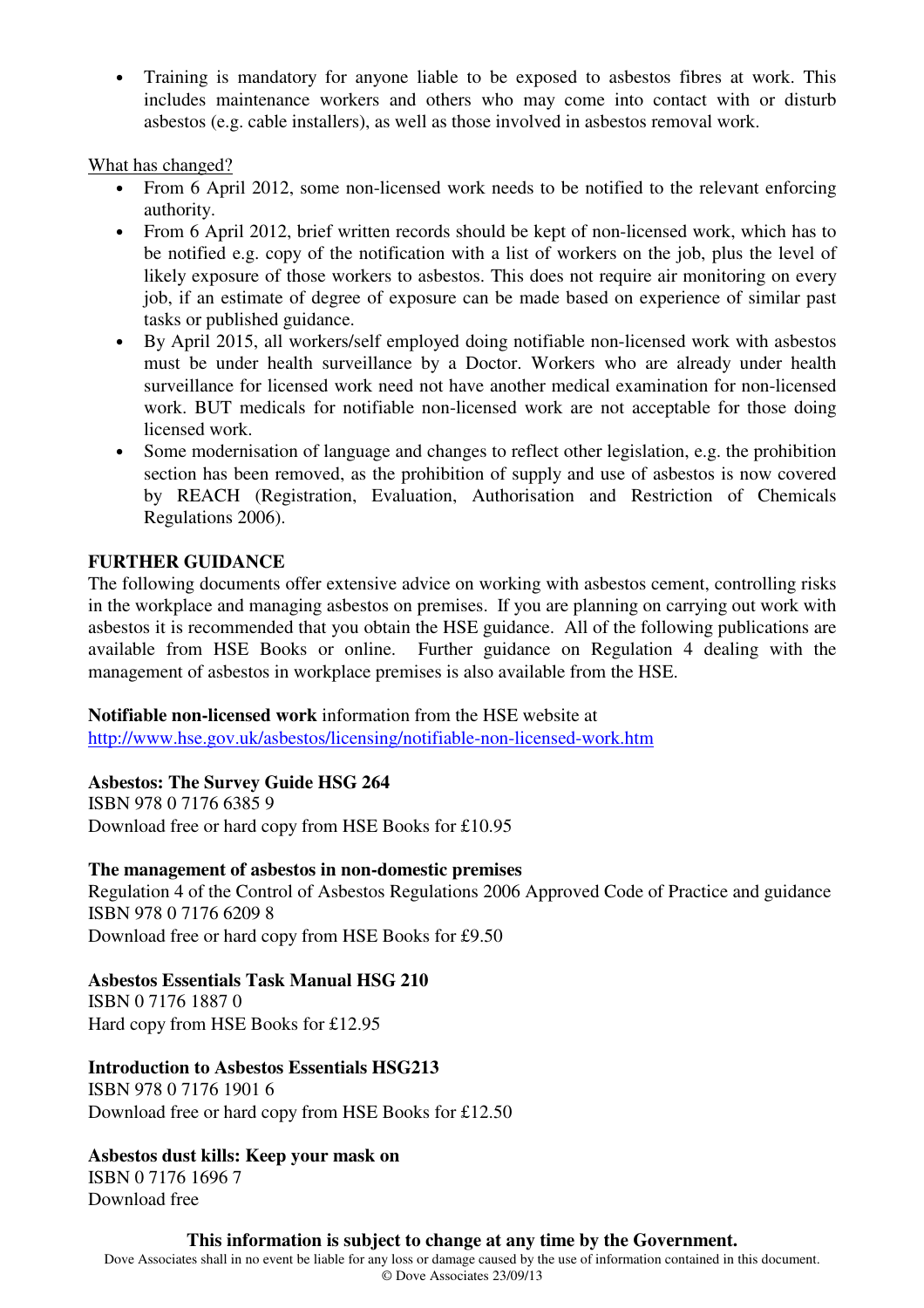#### **HSE Books**  www.hsebooks.co.uk

**Asbestos Testing and Consulting** 237 Branston Road, Burton upon Trent, Staffordshire DE14 3BT Tel: 01283 531126 Fax: 01283 568228 E mail: info@arca.org.uk Web: www.atac.org.uk

**The Royal Institution of Chartered Surveyors** Parliament Square, London SW1P 3AD Fax: 020 7334 3811 E mail: asbestos@rics.org.uk Web : rics.org.uk

**UKAS** www.ukas.com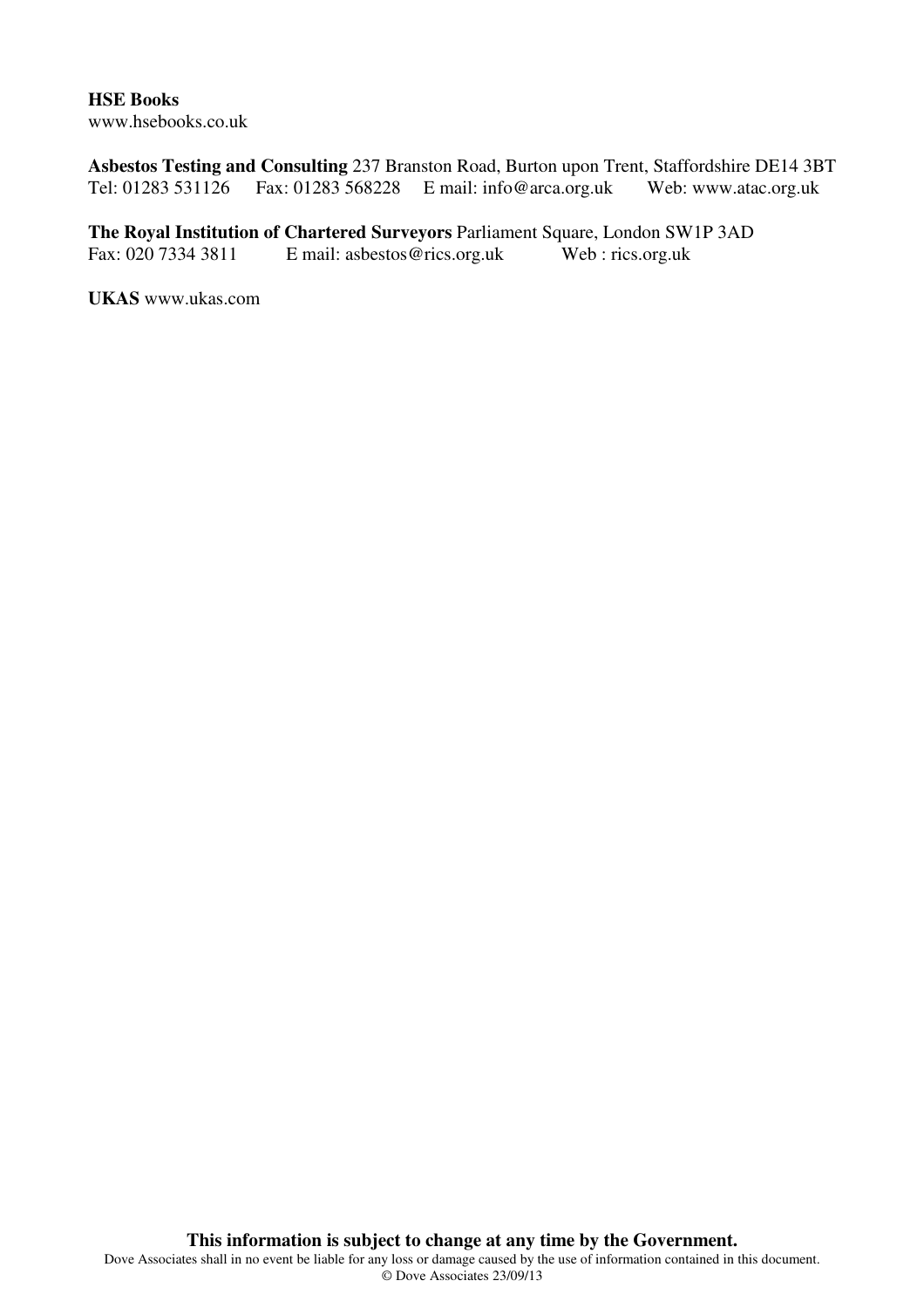# **APPENDIX 1 EXAMPLE NURSERY ASBESTOS SURVEY**

| N <sub>0</sub>          | <b>Building</b>       | Occupancy                               | <b>Location of asbestos</b>                                                                                                                                 | <b>Condition</b>                                                                             | <b>Actions required</b>                                                                                                                                     | Date action due | <b>Action</b> |
|-------------------------|-----------------------|-----------------------------------------|-------------------------------------------------------------------------------------------------------------------------------------------------------------|----------------------------------------------------------------------------------------------|-------------------------------------------------------------------------------------------------------------------------------------------------------------|-----------------|---------------|
|                         |                       |                                         |                                                                                                                                                             |                                                                                              |                                                                                                                                                             | for completion  | done          |
| $\mathbf{1}$            | <b>Office</b>         | Average 8hrs<br>per day                 | Untested floor tiling.<br>Asbestos cement roof sheets.                                                                                                      | Broken tile in corridor.<br>Good                                                             | Check in 6 months time.<br><b>None</b>                                                                                                                      | dd-mm-yyyy      |               |
| $\overline{\mathbf{2}}$ | <b>Chemical Store</b> | <b>Infrequent</b>                       | Asbestos cement roof sheets.<br>Asbestos guttering.<br>Asbestos down pipes.<br>Interior doors - old hollow fire<br>doors could contain asbestos<br>filling. | Good.<br>Good.<br>Good.<br>Good.                                                             | None.<br>None.<br>None.<br>No action as access is limited on<br>secure store.                                                                               |                 |               |
| 3                       | <b>Potting Shed</b>   | Daily                                   | Wall mounted insulation board<br>assumed to contain asbestos.<br>Asbestos cement roof sheets.                                                               | Three cracked sheets.<br>Deteriorating, to<br>be<br>replaced if<br>significant.              | Paint exposed edges of broken<br>material with bitumen paint.<br>None until significant structural repair<br>is required.                                   | dd-mm-yyyy      |               |
| 4                       | Workshop              | Weekly<br>average<br>of<br>4hr per day. | Asbestos cement roof sheets.<br>Asbestos guttering.<br>Asbestos down pipes.<br>Interior doors - doors could<br>contain asbestos filling.                    | Good.<br>Good.<br>Good.<br>Good.                                                             | None.<br>None.<br>None.<br><b>None</b>                                                                                                                      |                 |               |
| 5                       | <b>Compost Store</b>  | Daily,<br>less<br>than 1hr              | Asbestos cement roof sheets.                                                                                                                                | Good.                                                                                        | None.                                                                                                                                                       |                 |               |
| 6                       | Old barn              | Infrequent.                             | Asbestos cement roof sheets.                                                                                                                                | Deteriorated to a state<br>where<br>structural repair is needed - broken<br>sheets on floor. | Doorway to be blocked to prevent<br>access (when demolished, asbestos<br>sheet to be removed and disposed of<br>by licensed contractor).                    | dd-mm-yyyy      |               |
| $\overline{7}$          | Glasshouse            | Daily                                   | Asbestos cement sheets on<br>bench tops                                                                                                                     | with<br>Good - covered<br>plastic<br>sheeting.                                               | Advise maintenance department when<br>repairing beds                                                                                                        |                 |               |
| 8                       | <b>Despatch shed</b>  | Daily                                   | Asbestos cement roof and wall<br>sheets.                                                                                                                    | Good, except for 1 broken sheet at<br>south-west end.                                        | Nothing immediate, but will replace<br>single sheet with non-asbestos<br>alternative when repairs or other<br>similar work is being done on the<br>nursery. |                 |               |
| 9                       | <b>Pump house</b>     | <b>Infrequent</b>                       | Asbestos cement roof sheets                                                                                                                                 | Good.                                                                                        | <b>None</b>                                                                                                                                                 |                 |               |
| 10                      | <b>Container beds</b> | <b>Daily</b>                            | Some asbestos cement bed<br>edges                                                                                                                           | Some cracked and damaged                                                                     | Replace sheets in the winter with non-<br>asbestos alternative.                                                                                             | dd-mm-yyyy      |               |

**This information is subject to change at any time by the Government.**<br>Dove Associates shall in no event be liable for any loss or damage caused by the use of information contained in this document.

© Dove Associates 23/09/13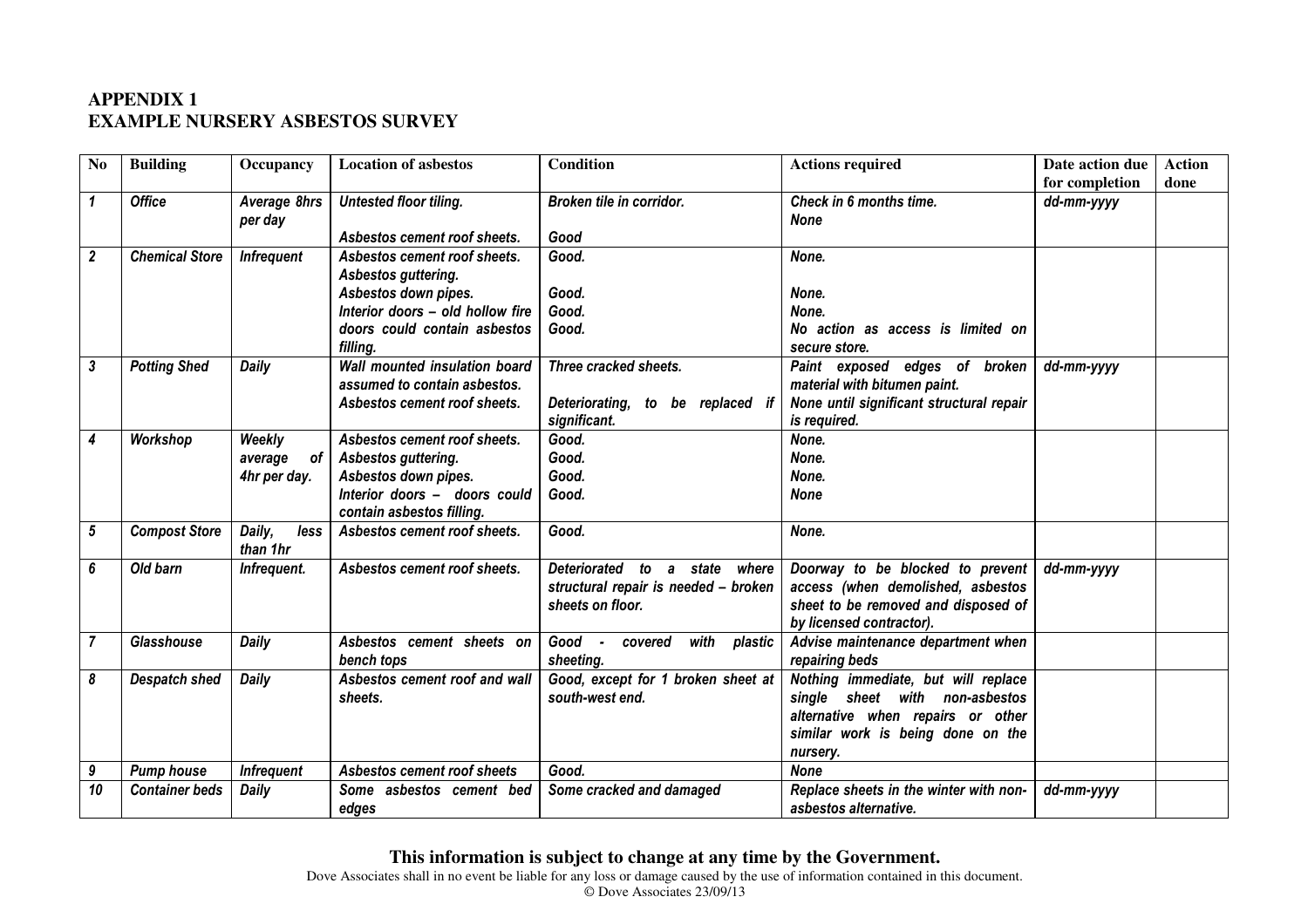#### **APPENDIX 2**

#### **EXAMPLE ASBESTOS POLICY STATEMENT**

#### General

A risk to the health of employees of XXXX Nursery and contractors operating on the premises exists from asbestos fibres if asbestos materials are disturbed. The following policy is to ensure that those working on the premises are aware of the location of asbestos materials on the nursery and of the risks to their health if the materials are disturbed.

#### Risks

Employees or contractors exposed to asbestos fibres are at risk of long-term health problems from exposure to asbestos fibres. Exposure should be prevented or reduced as far as is reasonably practicable at all times.

While the Asbestos Register is provided to those who may be at risk from asbestos, there may also be hidden asbestos on the nursery that is not included on the register. If work is to be carried out which involves exposing wall cavities or inside roof spaces, further instructions should be sought from the Manager.

A risk also exists to those working in buildings that contain asbestos even if work is not being carried out on the building itself. This risk is only present if the asbestos is in poor condition, for example broken sheets or exposed asbestos insulation. Any person finding asbestos in such a state should inform the Manager immediately.

#### **Policy**

No work is to be carried out on nursery buildings before the Manager has been informed and given permission for work to proceed.

All employees will be informed of the risks from exposure to asbestos and be made aware of the location of asbestos on the nursery. A copy of this Asbestos Policy Statement and the Asbestos Register will be given to all employees and displayed on the staff notice board. All new employees will receive copies of these documents on commencement of their employment. Employees will also receive new copies of the Asbestos Register whenever it is updated.

All contractors working on or maintaining nursery buildings will be made aware of the risks from exposure to asbestos fibres and the location of asbestos on the nursery. A copy of this Asbestos Policy Statement and a copy of the Asbestos Register will be given to all such contractors by the Manager before work commences.

Any employee or contractor who discovers asbestos in a broken or poor condition should inform the Manager immediately.

#### Asbestos Inspections

An inspection of asbestos contained in nursery buildings will take place on a yearly basis. The Asbestos Register will be updated following these inspections. Following inspections the updated copy of the Asbestos Register will be given to employees and displayed on the staff notice board.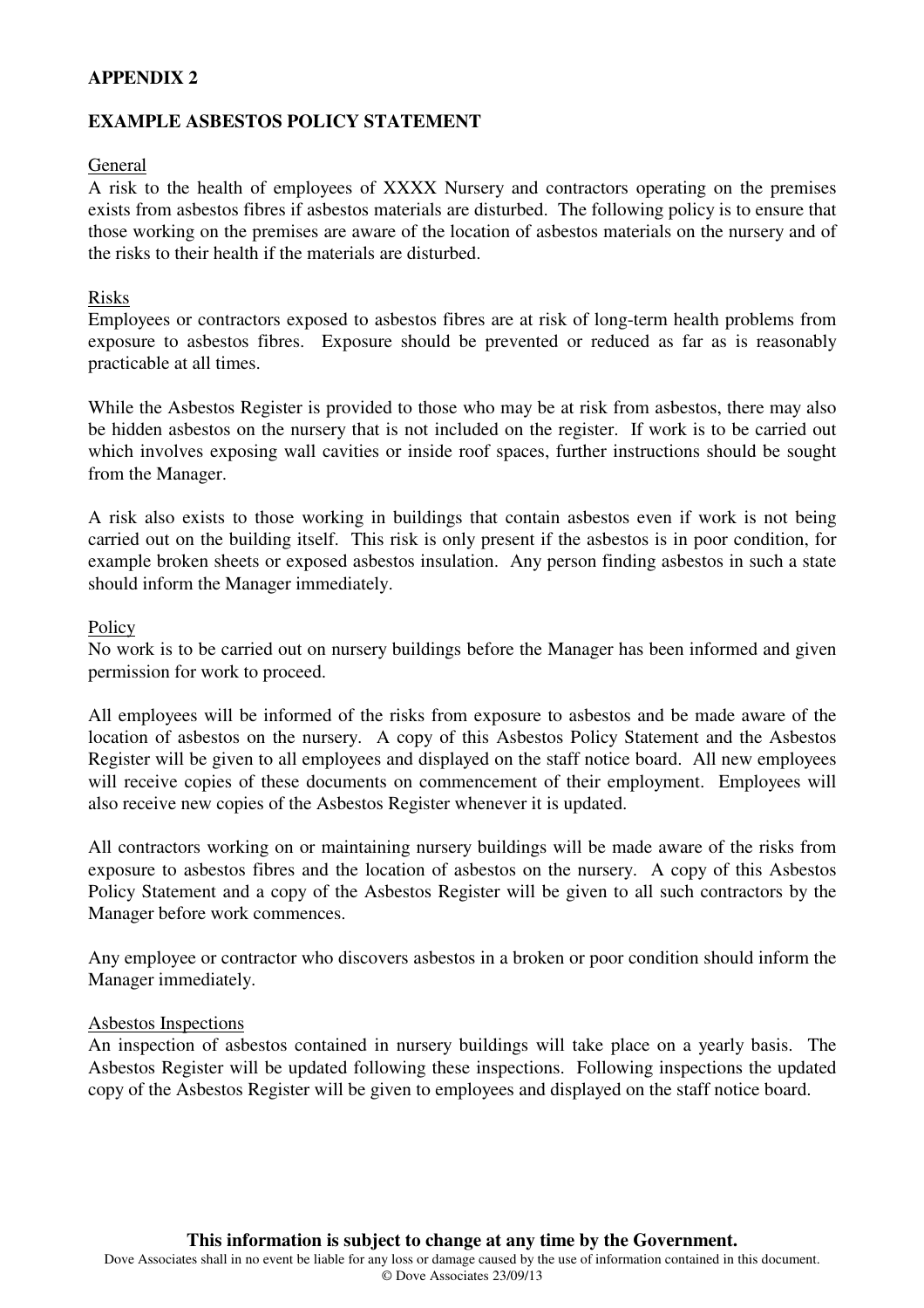## **ASBESTOS INSPECTION REGISTER**

| Date       | <b>Inspection By</b> | <b>Signed</b> | <b>Asbestos Register Updated</b> | <b>Asbestos Register</b><br><b>Displayed</b> |
|------------|----------------------|---------------|----------------------------------|----------------------------------------------|
| dd-mm-yyyy |                      |               | dd-mm-yyyy                       | dd-mm-yyyy                                   |
|            |                      |               |                                  |                                              |
|            |                      |               |                                  |                                              |
|            |                      |               |                                  |                                              |
|            |                      |               |                                  |                                              |
|            |                      |               |                                  |                                              |

Policy Dated dd/mm/yyyy

Signed